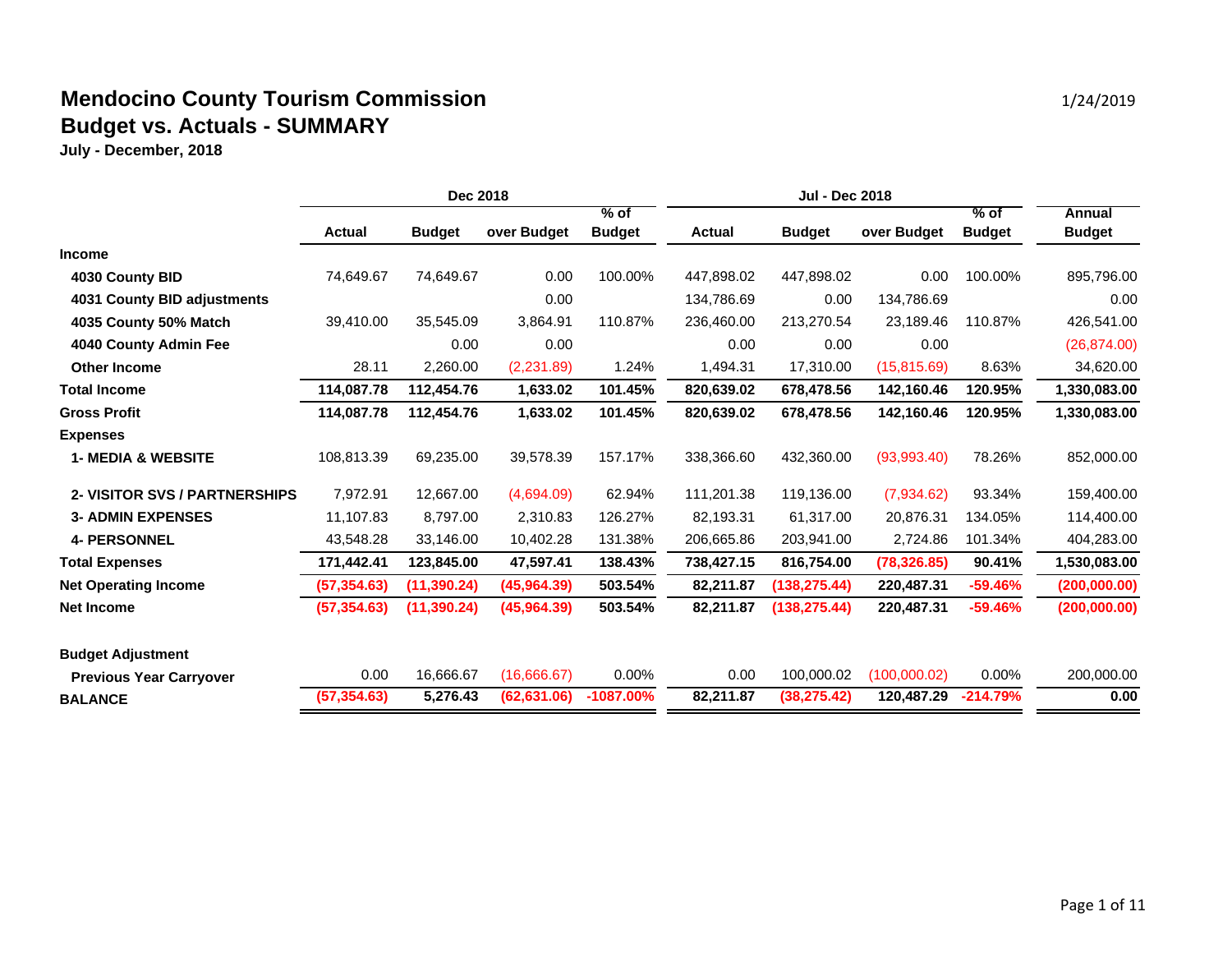|                                     | Dec 2018      |               |                         | Jul - Dec 2018 |               |               |              |                         |                      |
|-------------------------------------|---------------|---------------|-------------------------|----------------|---------------|---------------|--------------|-------------------------|----------------------|
|                                     | <b>Actual</b> | <b>Budget</b> | over Budget % of Budget |                | <b>Actual</b> | <b>Budget</b> | over Budget  | $%$ of<br><b>Budget</b> | <b>Annual Budget</b> |
| <b>Income</b>                       |               |               |                         |                |               |               |              |                         |                      |
| 4030 County BID                     | 74,649.67     | 74,649.67     | 0.00                    | 100.00%        | 447,898.02    | 447,898.02    | 0.00         | 100.00%                 | 895,796.00           |
| 4031 County BID adjustments         |               |               | 0.00                    |                | 134,786.69    | 0.00          | 134,786.69   |                         | 0.00                 |
| 4035 County 50% Match               | 39,410.00     | 35,545.09     | 3,864.91                | 110.87%        | 236,460.00    | 213,270.54    | 23,189.46    | 110.87%                 | 426,541.00           |
| 4040 County Admin Fee               |               | 0.00          | 0.00                    |                | 0.00          | 0.00          | 0.00         |                         | (26, 874.00)         |
| <b>Other Income</b>                 |               |               |                         |                |               |               |              |                         |                      |
| 4250 Cooperative Advertising        |               | 1,250.00      | (1,250.00)              | 0.00%          | 0.00          | 7,500.00      | (7,500.00)   | $0.00\%$                | 15,000.00            |
| 4830 Event Brochure Ads             |               | 0.00          | 0.00                    |                | 1,350.00      | 3,750.00      | (2,400.00)   | 36.00%                  | 7,500.00             |
| 4940 Misc. Income                   |               | 1.000.00      | (1,000.00)              | 0.00%          | 0.00          | 6,000.00      | (6,000.00)   | $0.00\%$                | 12,000.00            |
| 4950 Interest Income                | 28.11         | 10.00         | 18.11                   | 281.10%        | 144.31        | 60.00         | 84.31        | 240.52%                 | 120.00               |
| <b>Total Other Income</b>           | 28.11         | 2.260.00      | (2, 231.89)             | 1.24%          | 1,494.31      | 17,310.00     | (15, 815.69) | 8.63%                   | 34,620.00            |
| <b>Total Income</b>                 | 114,087.78    | 112,454.76    | 1,633.02                | 101.45%        | 820,639.02    | 678,478.56    | 142,160.46   | 120.95%                 | 1,330,083.00         |
| <b>Gross Profit</b>                 | 114,087.78    | 112,454.76    | 1,633.02                | 101.45%        | 820,639.02    | 678,478.56    | 142,160.46   | 120.95%                 | 1,330,083.00         |
| <b>Expenses</b>                     |               |               |                         |                |               |               |              |                         |                      |
| <b>1- MEDIA &amp; WEBSITE</b>       |               |               |                         |                |               |               |              |                         |                      |
| 50 Advertising / Media              |               |               |                         |                |               |               |              |                         |                      |
| 5130 Print & Online Advertising     | 71,777.31     | 34,333.00     | 37,444.31               | 209.06%        | 154,796.82    | 205,998.00    | (51, 201.18) | 75.14%                  | 412,000.00           |
| 5150 Ad Development/Design          | 3,900.00      | 833.00        | 3,067.00                | 468.19%        | 7,075.00      | 4,998.00      | 2,077.00     | 141.56%                 | 10,000.00            |
| 5170 Photography                    |               | 833.00        | (833.00)                | 0.00%          | 24.00         | 4,998.00      | (4,974.00)   | 0.48%                   | 10,000.00            |
| 5240 Research & Development         |               | 1,667.00      | (1,667.00)              | 0.00%          | 10,000.00     | 10,002.00     | (2.00)       | 99.98%                  | 20,000.00            |
| 5280 Video Development              | 5,000.00      | 2,085.00      | 2,915.00                | 239.81%        | 5,216.00      | 12,510.00     | (7,294.00)   | 41.69%                  | 25,000.00            |
| 5290 Marketing Contingency          |               | 833.00        | (833.00)                | 0.00%          | 0.00          | 4,998.00      | (4,998.00)   | 0.00%                   | 10,000.00            |
| <b>Total 50 Advertising / Media</b> | 80,677.31     | 40,584.00     | 40.093.31               | 198.79%        | 177,111.82    | 243,504.00    | (66, 392.18) | 72.73%                  | 487,000.00           |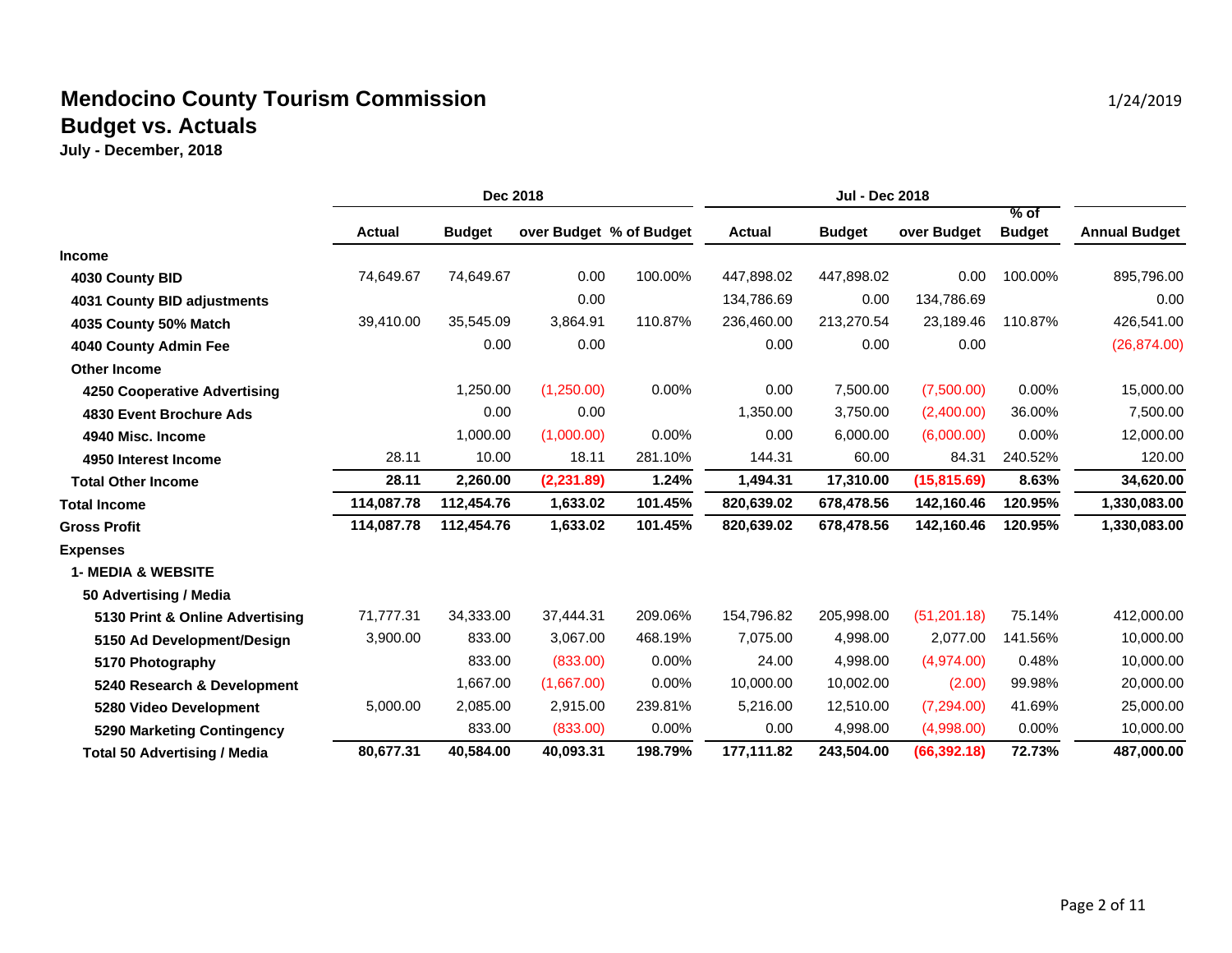|                                              | Dec 2018      |               |             | <b>Jul - Dec 2018</b>   |               |               |              |                         |                      |
|----------------------------------------------|---------------|---------------|-------------|-------------------------|---------------|---------------|--------------|-------------------------|----------------------|
|                                              | <b>Actual</b> | <b>Budget</b> |             | over Budget % of Budget | <b>Actual</b> | <b>Budget</b> | over Budget  | $%$ of<br><b>Budget</b> | <b>Annual Budget</b> |
| 55 Marketing / Public Relations              |               |               |             |                         |               |               |              |                         |                      |
| <b>5510 Public Relations Contract</b>        | 6,666.66      | 8,208.00      | (1,541.34)  | 81.22%                  | 39,999.96     | 49,248.00     | (9,248.04)   | 81.22%                  | 98,500.00            |
| 5520 Marketing Agency Contract               | 8,333.00      | 8,333.00      | 0.00        | 100.00%                 | 49,998.00     | 49,998.00     | 0.00         | 100.00%                 | 100,000.00           |
| 5540 Clipping Service                        | 470.68        | 583.00        | (112.32)    | 80.73%                  | 3,201.16      | 3,498.00      | (296.84)     | 91.51%                  | 7,000.00             |
| 5550 In-Market PR Stunts                     |               | 250.00        | (250.00)    | 0.00%                   | 0.00          | 1,500.00      | (1,500.00)   | 0.00%                   | 3,000.00             |
| 5560 Media Events                            |               | 292.00        | (292.00)    | 0.00%                   | 1,298.00      | 1,752.00      | (454.00)     | 74.09%                  | 3,500.00             |
| 5610 Travel -PR Related                      | 250.00        | 625.00        | (375.00)    | 40.00%                  | 3,060.45      | 3,750.00      | (689.55)     | 81.61%                  | 7,500.00             |
| 5680 Visiting Media FAM Expenses             | 1,255.23      | 1,167.00      | 88.23       | 107.56%                 | 2,375.48      | 7,002.00      | (4,626.52)   | 33.93%                  | 14,000.00            |
| <b>Total 55 Marketing / Public Relations</b> | 16,975.57     | 19,458.00     | (2,482.43)  | 87.24%                  | 99,933.05     | 116,748.00    | (16, 814.95) | 85.60%                  | 233,500.00           |
| 57 Website Maint / Development               |               |               |             |                         |               |               |              |                         |                      |
| 5710 Interactive Media Coordinator           | 2,500.00      | 2,500.00      | 0.00        | 100.00%                 | 15,000.00     | 15,000.00     | 0.00         | 100.00%                 | 30,000.00            |
| <b>5740 Content Creation</b>                 | 2,138.63      | 417.00        | 1,721.63    | 512.86%                 | 6,138.63      | 2,502.00      | 3,636.63     | 245.35%                 | 5,000.00             |
| 5750 Development/ Maintenance                | 1,603.00      | 1,667.00      | (64.00)     | 96.16%                  | 10,064.02     | 10,002.00     | 62.02        | 100.62%                 | 20,000.00            |
| 5780 Interactive Marketing                   | 78.95         | 1,250.00      | (1, 171.05) | 6.32%                   | 701.75        | 7,500.00      | (6,798.25)   | 9.36%                   | 15,000.00            |
| <b>Total 57 Website Maint / Development</b>  | 6,320.58      | 5,834.00      | 486.58      | 108.34%                 | 31,904.40     | 35,004.00     | (3,099.60)   | 91.15%                  | 70,000.00            |
| 58 Leisure / Group Sales                     |               |               |             |                         |               |               |              |                         |                      |
| 5810 Promotion Items, Booth Develo           | 2,072.00      | 1,000.00      | 1,072.00    | 207.20%                 | 4,107.87      | 6,000.00      | (1,892.13)   | 68.46%                  | 12,000.00            |
| 5820 Consumer & Trade Shows                  |               | 0.00          | 0.00        |                         | 13,267.10     | 13,250.00     | 17.10        | 100.13%                 | 15,000.00            |
| 5840 State Fair Exhibit                      |               | 400.00        | (400.00)    | 0.00%                   | 1,618.87      | 2,800.00      | (1, 181.13)  | 57.82%                  | 5,000.00             |
| 5870 Shipping - Travel Shows                 |               | 292.00        | (292.00)    | 0.00%                   | 760.69        | 1,752.00      | (991.31)     | 43.42%                  | 3,500.00             |
| 5880 Travel - Leisure/Group Sales            | 267.93        | 500.00        | (232.07)    | 53.59%                  | 6,101.72      | 6,300.00      | (198.28)     | 96.85%                  | 12,000.00            |
| 5885 Travel - Group FAMs                     | 2,500.00      | 1,000.00      | 1,500.00    | 250.00%                 | 3,561.08      | 6,000.00      | (2,438.92)   | 59.35%                  | 12,000.00            |
| 5890 Misc. Sales Opportunities               |               | 167.00        | (167.00)    | 0.00%                   | 0.00          | 1,002.00      | (1,002.00)   | 0.00%                   | 2,000.00             |
| <b>Total 58 Leisure / Group Sales</b>        | 4,839.93      | 3,359.00      | 1,480.93    | 144.09%                 | 29,417.33     | 37,104.00     | (7,686.67)   | 79.28%                  | 61,500.00            |
| <b>Total 1- MEDIA &amp; WEBSITE</b>          | 108.813.39    | 69.235.00     | 39,578.39   | 157.17%                 | 338.366.60    | 432,360.00    | (93,993.40)  | 78.26%                  | 852,000.00           |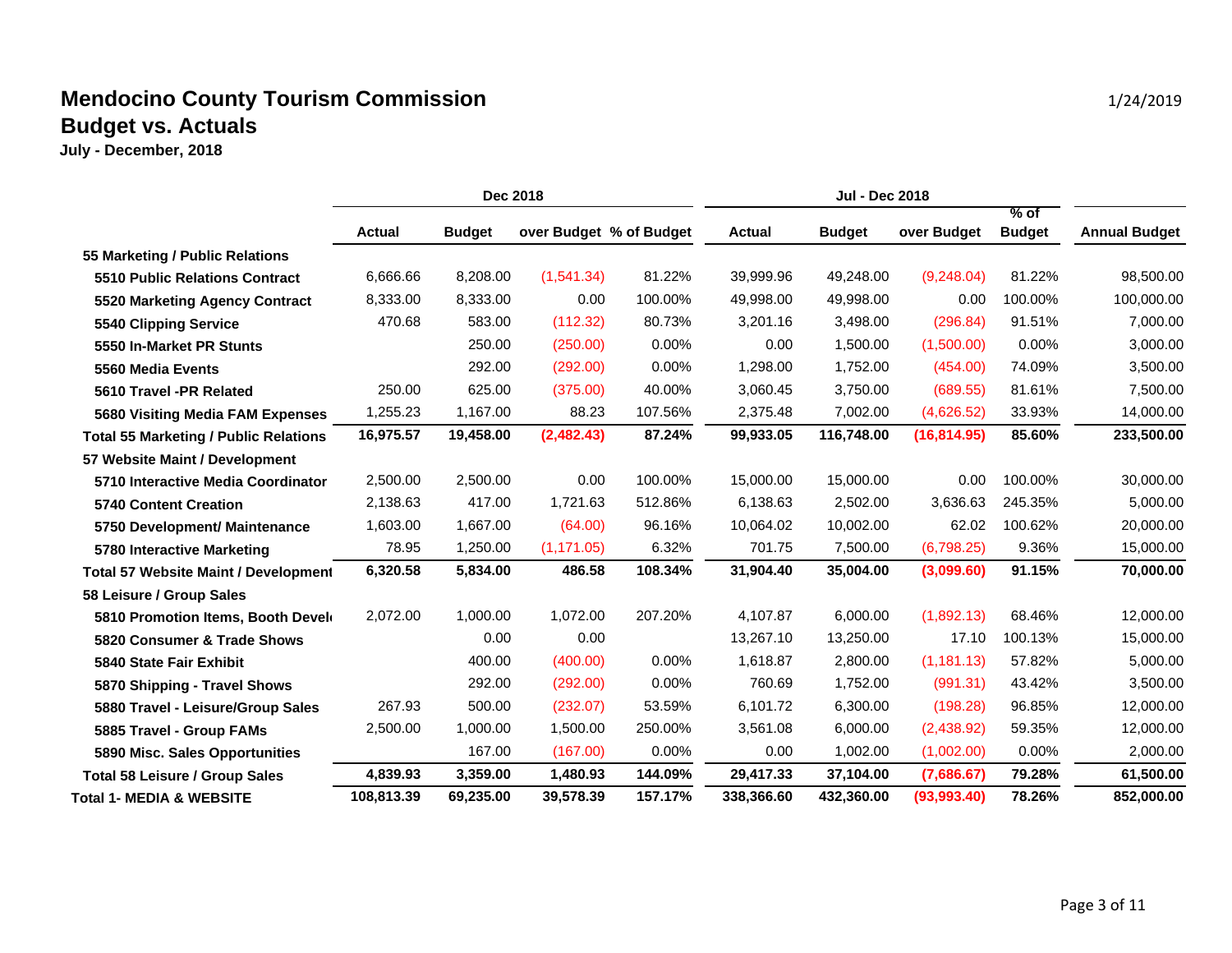|                                            | Dec 2018      |               |                         | <b>Jul - Dec 2018</b> |               |               |             |                         |                      |
|--------------------------------------------|---------------|---------------|-------------------------|-----------------------|---------------|---------------|-------------|-------------------------|----------------------|
|                                            | <b>Actual</b> | <b>Budget</b> | over Budget % of Budget |                       | <b>Actual</b> | <b>Budget</b> | over Budget | $%$ of<br><b>Budget</b> | <b>Annual Budget</b> |
| 2- VISITOR SVS / PARTNERSHIPS              |               |               |                         |                       |               |               |             |                         |                      |
| <b>Partnerships</b>                        |               |               |                         |                       |               |               |             |                         |                      |
| 6550 Conferences & Seminars                |               | 1,000.00      | (1,000.00)              | 0.00%                 | 1,415.00      | 6,000.00      | (4,585.00)  | 23.58%                  | 12,000.00            |
| 6570 In-County Relations                   |               | 500.00        | (500.00)                | 0.00%                 | 1,068.80      | 3,000.00      | (1,931.20)  | 35.63%                  | 6,000.00             |
| 6590 Memberships                           |               | 667.00        | (667.00)                | 0.00%                 | 4,530.00      | 4,002.00      | 528.00      | 113.19%                 | 8,000.00             |
| 6610 North Coast Tourism Council           |               | 0.00          | 0.00                    |                       | 11,000.00     | 10,000.00     | 1,000.00    | 110.00%                 | 10,000.00            |
| <b>Total Partnerships</b>                  | 0.00          | 2,167.00      | (2, 167.00)             | 0.00%                 | 18,013.80     | 23,002.00     | (4,988.20)  | 78.31%                  | 36,000.00            |
| <b>Visitor Services</b>                    |               |               |                         |                       |               |               |             |                         |                      |
| 6720 Event & Festival Guides               | 6,972.91      | 10,500.00     | (3,527.09)              | 66.41%                | 16,495.11     | 26,300.00     | (9,804.89)  | 62.72%                  | 50,000.00            |
| 6730 Incentives & Sponsorships             | 1,000.00      | 0.00          | 1,000.00                |                       | 75,110.00     | 68,000.00     | 7,110.00    | 110.46%                 | 71,400.00            |
| 6770 Visitor Centers & Signage             |               | 0.00          | 0.00                    |                       | 1,582.47      | 1,834.00      | (251.53)    | 86.29%                  | 2,000.00             |
| <b>Total Visitor Services</b>              | 7,972.91      | 10,500.00     | (2,527.09)              | 75.93%                | 93,187.58     | 96,134.00     | (2,946.42)  | 96.94%                  | 123,400.00           |
| <b>Total 2- VISITOR SVS / PARTNERSHIPS</b> | 7,972.91      | 12,667.00     | (4,694.09)              | 62.94%                | 111,201.38    | 119,136.00    | (7,934.62)  | 93.34%                  | 159,400.00           |
| <b>3- ADMIN EXPENSES</b>                   |               |               |                         |                       |               |               |             |                         |                      |
| <b>General Admin</b>                       |               |               |                         |                       |               |               |             |                         |                      |
| 7010 Accounting                            | 495.25        | 642.00        | (146.75)                | 77.14%                | 11,927.00     | 3,852.00      | 8,075.00    | 309.63%                 | 7,700.00             |
| 7060 Bank Fees                             | 2.00          | 42.00         | (40.00)                 | 4.76%                 | 136.75        | 252.00        | (115.25)    | 54.27%                  | 500.00               |
| 7080 Board Development                     |               | 333.00        | (333.00)                | 0.00%                 | 0.00          | 1,998.00      | (1,998.00)  | 0.00%                   | 4,000.00             |
| 7090 Copying & Printing                    | 648.59        | 167.00        | 481.59                  | 388.38%               | 1,768.58      | 1,002.00      | 766.58      | 176.50%                 | 2,000.00             |
| 7100 Dues & Subscriptions                  | 923.96        | 300.00        | 623.96                  | 307.99%               | 6,176.30      | 3,700.00      | 2,476.30    | 166.93%                 | 5,500.00             |
| 7130 Legal Fees                            |               | 250.00        | (250.00)                | 0.00%                 | 0.00          | 1,500.00      | (1,500.00)  | 0.00%                   | 3,000.00             |
| 7140 Licenses & Permits                    |               | 0.00          | 0.00                    |                       | 0.00          | 0.00          | 0.00        |                         | 100.00               |
| <b>7150 Meeting Expenses</b>               | 481.86        | 167.00        | 314.86                  | 288.54%               | 1,910.41      | 1,002.00      | 908.41      | 190.66%                 | 2,000.00             |
| 7200 Office Expense                        | 3,446.15      | 595.00        | 2,851.15                | 579.18%               | 15,945.18     | 6,035.00      | 9,910.18    | 264.21%                 | 9,500.00             |
| 7210 Postage & Shipping                    | 56.70         | 1,250.00      | (1, 193.30)             | 4.54%                 | 2,902.38      | 7,500.00      | (4,597.62)  | 38.70%                  | 15,000.00            |
| <b>7280 Travel Expenses</b>                | 728.86        | 1,250.00      | (521.14)                | 58.31%                | 5,162.23      | 7,500.00      | (2,337.77)  | 68.83%                  | 15,000.00            |
| <b>Total General Admin</b>                 | 6,783.37      | 4,996.00      | 1,787.37                | 135.78%               | 45,928.83     | 34,341.00     | 11,587.83   | 133.74%                 | 64,300.00            |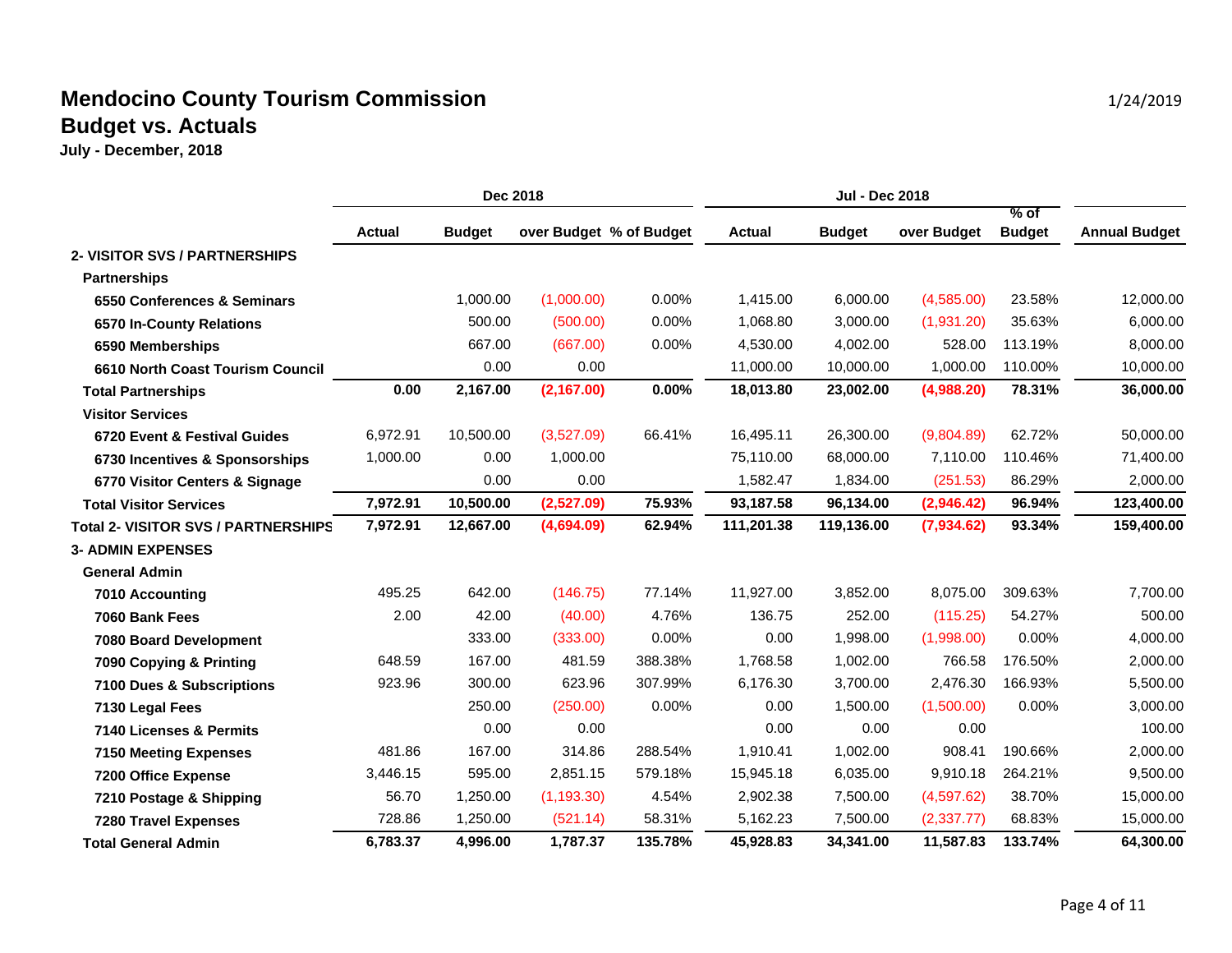|                                  | Dec 2018      |               |                         | <b>Jul - Dec 2018</b> |               |               |              |                         |                      |
|----------------------------------|---------------|---------------|-------------------------|-----------------------|---------------|---------------|--------------|-------------------------|----------------------|
|                                  | <b>Actual</b> | <b>Budget</b> | over Budget % of Budget |                       | <b>Actual</b> | <b>Budget</b> | over Budget  | $%$ of<br><b>Budget</b> | <b>Annual Budget</b> |
| <b>Occupancy Costs</b>           |               |               |                         |                       |               |               |              |                         |                      |
| <b>7650 Rent</b>                 | 2,350.00      | 2,083.00      | 267.00                  | 112.82%               | 17,300.00     | 12,498.00     | 4,802.00     | 138.42%                 | 25,000.00            |
| 7660 Insurance                   | 65.00         | 0.00          | 65.00                   |                       | 2,394.14      | 2,650.00      | (255.86)     | 90.34%                  | 3,000.00             |
| 7850 Repairs & Maintenance       | 461.00        | 500.00        | (39.00)                 | 92.20%                | 8,359.06      | 4,500.00      | 3,859.06     | 185.76%                 | 7,500.00             |
| 7890 Taxes                       |               | 10.00         | (10.00)                 | 0.00%                 | 72.30         | 80.00         | (7.70)       | 90.38%                  | 100.00               |
| 7910 Telecommunication           | 402.69        | 500.00        | (97.31)                 | 80.54%                | 3,322.67      | 3,000.00      | 322.67       | 110.76%                 | 6,000.00             |
| 7950 Utilities                   | 872.84        | 708.00        | 164.84                  | 123.28%               | 4,124.59      | 4,248.00      | (123.41)     | 97.09%                  | 8,500.00             |
| <b>7990 Depreciation Expense</b> | 172.93        |               | 172.93                  |                       | 691.72        | 0.00          | 691.72       |                         | 0.00                 |
| <b>Total Occupancy Costs</b>     | 4,324.46      | 3,801.00      | 523.46                  | 113.77%               | 36,264.48     | 26,976.00     | 9,288.48     | 134.43%                 | 50,100.00            |
| <b>Total 3- ADMIN EXPENSES</b>   | 11,107.83     | 8,797.00      | 2,310.83                | 126.27%               | 82,193.31     | 61,317.00     | 20,876.31    | 134.05%                 | 114,400.00           |
| <b>4- PERSONNEL</b>              |               |               |                         |                       |               |               |              |                         |                      |
| 8510 Salaries & Wages            | 32,851.04     | 28,034.00     | 4,817.04                | 117.18%               | 160,046.57    | 168,204.00    | (8, 157.43)  | 95.15%                  | 336,404.00           |
| 8520 Paid Time Off               | 4,293.59      |               | 4,293.59                |                       | 9,503.63      | 0.00          | 9,503.63     |                         |                      |
| 8530 Payroll Taxes               | 3,070.15      | 1,792.00      | 1,278.15                | 171.33%               | 14,629.86     | 10,752.00     | 3,877.86     | 136.07%                 | 21,500.00            |
| 8540 Payroll Processing Fees     | 33.50         | 28.00         | 5.50                    | 119.64%               | 241.75        | 168.00        | 73.75        | 143.90%                 | 336.00               |
| 8550 Workers Comp                |               | 0.00          | 0.00                    |                       | 1,950.00      | 3,000.00      | (1,050.00)   | 65.00%                  | 3,000.00             |
| 8570 Health Insurance            | 3,300.00      | 2,875.00      | 425.00                  | 114.78%               | 15,690.00     | 17,250.00     | (1,560.00)   | 90.96%                  | 34,500.00            |
| 8580 Other Employee Benefits     |               | 292.00        | (292.00)                | 0.00%                 | 0.00          | 1,752.00      | (1,752.00)   | 0.00%                   | 3,500.00             |
| 8590 Contract Work               |               | 0.00          | 0.00                    |                       | 4,351.00      | 2,065.00      | 2,286.00     | 210.70%                 | 3,543.00             |
| 8615 Employee Recruitment        |               | 125.00        | (125.00)                | 0.00%                 | 253.05        | 750.00        | (496.95)     | 33.74%                  | 1,500.00             |
| <b>Total 4- PERSONNEL</b>        | 43,548.28     | 33,146.00     | 10,402.28               | 131.38%               | 206,665.86    | 203,941.00    | 2,724.86     | 101.34%                 | 404,283.00           |
| <b>Total Expenses</b>            | 171,442.41    | 123,845.00    | 47,597.41               | 138.43%               | 738,427.15    | 816,754.00    | (78, 326.85) | 90.41%                  | 1,530,083.00         |
| <b>Net Operating Income</b>      | (57, 354.63)  | (11, 390.24)  | (45,964.39)             | 503.54%               | 82,211.87     | (138, 275.44) | 220,487.31   | $-59.46%$               | (200,000.00)         |
| <b>Net Income</b>                | (57, 354.63)  | (11, 390.24)  | (45,964.39)             | 503.54%               | 82,211.87     | (138, 275.44) | 220,487.31   | $-59.46%$               | (200,000.00)         |
| <b>Budget Adjustment</b>         |               |               |                         |                       |               |               |              |                         |                      |
| <b>Previous Year Carryover</b>   | 0.00          | 16,666.67     | (16,666.67)             | 0.00%                 | 0.00          | 100,000.02    | (100,000.02) | 0.00%                   | 200,000.00           |
| <b>BALANCE</b>                   | (57, 354.63)  | 5,276.43      | (62, 631.06)            | $-1087.00%$           | 82,211.87     | (38, 275.42)  | 120,487.29   | $-214.79%$              | 0.00                 |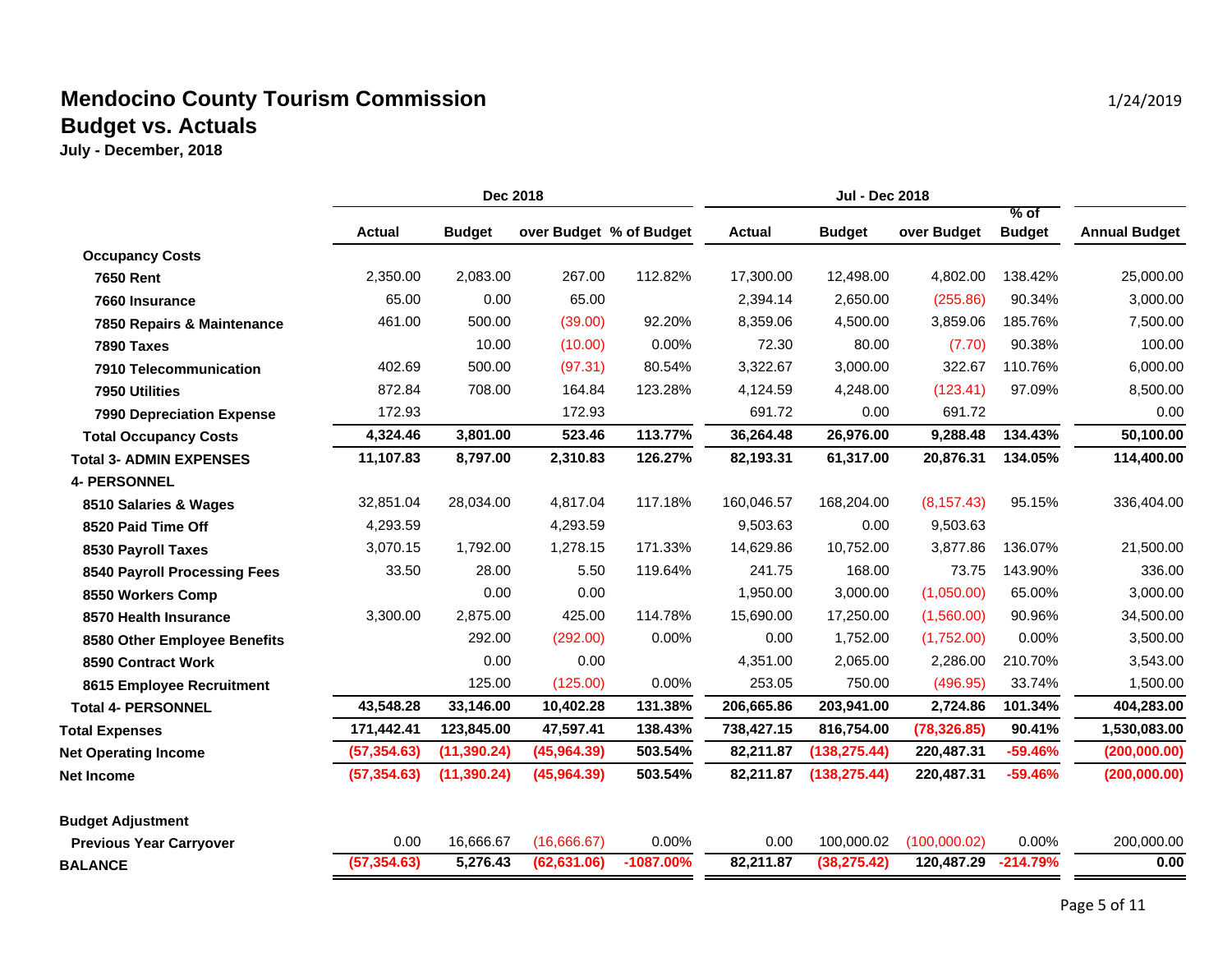# **Mendocino County Tourism Commission 1/24/2019 Balance Sheet Accrual Basis Accrual Basis**

**As of December 31, 2018**

|                                        | Dec 31, 2018 | Dec 31, 2017 | Change       | % Change    |
|----------------------------------------|--------------|--------------|--------------|-------------|
| <b>ASSETS</b>                          |              |              |              |             |
| <b>Current Assets</b>                  |              |              |              |             |
| <b>Bank Accounts</b>                   |              |              |              |             |
| 1015 MLCU Checking                     | 308,818.95   | 341,065.26   | (32, 246.31) | $-9.45%$    |
| 1020 MLCU Savings                      | 132,430.32   | 132,220.44   | 209.88       | 0.16%       |
| 1030 Cash drawer                       | 100.00       | 100.00       | 0.00         | 0.00%       |
| <b>Total Bank Accounts</b>             | 441,349.27   | 473,385.70   | (32,036.43)  | $-6.77%$    |
| <b>Accounts Receivable</b>             |              |              |              |             |
| 1100 Accounts Receivable               | 303,236.86   | 295,567.77   | 7,669.09     | 2.59%       |
| <b>Total Accounts Receivable</b>       | 303,236.86   | 295,567.77   | 7,669.09     | 2.59%       |
| <b>Other Current Assets</b>            |              |              |              |             |
| <b>1230 Prepaid Expenses</b>           | 7,135.00     | 17,727.50    | (10, 592.50) | $-59.75%$   |
| 1250 Refundable Deposits               | 3,736.00     | 2,350.00     | 1,386.00     | 58.98%      |
| <b>Total Other Current Assets</b>      | 10,871.00    | 20,077.50    | (9, 206.50)  | $-45.85%$   |
| <b>Total Current Assets</b>            | 755,457.13   | 789,030.97   | (33,573.84)  | $-4.26%$    |
| <b>Fixed Assets</b>                    |              |              |              |             |
| 1510 Furniture and Equipment           | 56,760.92    | 46,385.00    | 10,375.92    | 22.37%      |
| <b>1600 Accumulated Depreciation</b>   | (47,076.72)  | (46,385.00)  | (691.72)     | $-1.49%$    |
| <b>Total Fixed Assets</b>              | 9,684.20     | 0.00         | 9,684.20     |             |
| <b>Other Assets</b>                    |              |              |              |             |
| 1700 Website Development               | 0.00         | 70,000.00    | (70,000.00)  | $-100.00\%$ |
| <b>1750 Accumulated Amortization</b>   | 0.00         | (70,000.00)  | 70,000.00    | 100.00%     |
| <b>Total Other Assets</b>              | 0.00         | 0.00         | 0.00         |             |
| <b>TOTAL ASSETS</b>                    | 765,141.33   | 789,030.97   | (23,889.64)  | $-3.03%$    |
| <b>LIABILITIES AND EQUITY</b>          |              |              |              |             |
| <b>Liabilities</b>                     |              |              |              |             |
| <b>Current Liabilities</b>             |              |              |              |             |
| <b>Accounts Payable</b>                |              |              |              |             |
| 2000 Accounts Payable                  | 49,243.38    | 31,782.08    | 17,461.30    | 54.94%      |
| <b>Total Accounts Payable</b>          | 49,243.38    | 31,782.08    | 17,461.30    | 54.94%      |
| <b>Other Current Liabilities</b>       |              |              |              |             |
| 2800 Sales Tx Payable                  | 0.00         | 66.73        | (66.73)      | $-100.00\%$ |
| <b>Payroll Liabilities</b>             |              |              |              |             |
| 2210 Federal Taxes (941/944)           | 3,571.53     | 2,059.66     | 1,511.87     | 73.40%      |
| <b>2220 CA PIT / SDI</b>               | 657.05       | 265.62       | 391.43       | 147.36%     |
| 2230 CA SUI / ETT                      | 605.81       |              | 605.81       |             |
| 2240 FUTA Payable                      | 86.55        | 735.00       | (648.45)     | $-88.22%$   |
| 2270 Accrued Payroll                   | 11,714.17    | 8,500.17     | 3,214.00     | 37.81%      |
| 2275 Accrued PTO                       | 2,805.90     | 440.48       | 2,365.42     | 537.01%     |
| <b>Total Payroll Liabilities</b>       | 19,441.01    | 12,000.93    | 7,440.08     | 62.00%      |
| <b>Total Other Current Liabilities</b> | 19,441.01    | 12,067.66    | 7,373.35     | 61.10%      |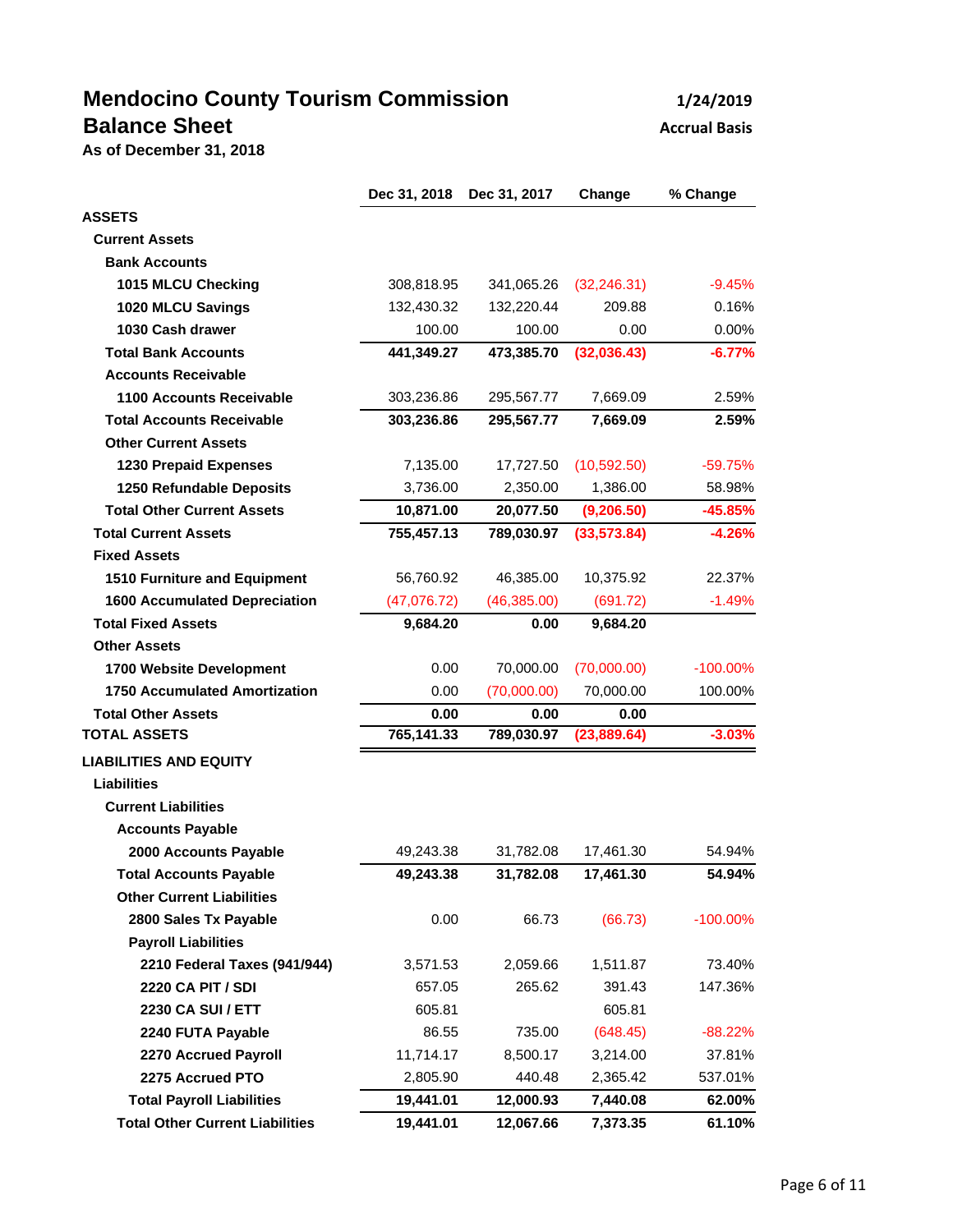## **Mendocino County Tourism Commission 1/24/2019 Balance Sheet Accrual Basis Accrual Basis**

**As of December 31, 2018**

|                                   | Dec 31, 2018 | Dec 31, 2017 | Change       | % Change  |
|-----------------------------------|--------------|--------------|--------------|-----------|
| <b>Total Current Liabilities</b>  | 68,684.39    | 43.849.74    | 24,834.65    | 56.64%    |
| <b>Total Liabilities</b>          | 68,684.39    | 43.849.74    | 24,834.65    | 56.64%    |
| <b>Equity</b>                     |              |              |              |           |
| 3100 Contingency-Restricted       | 132.044.00   | 132.044.00   | 0.00         | $0.00\%$  |
| 3900 Unrestricted Net Assets (RE) | 482,201.07   | 521.031.74   | (38,830.67)  | $-7.45\%$ |
| <b>Net Income</b>                 | 82,211.87    | 92.105.49    | (9,893.62)   | $-10.74%$ |
| <b>Total Equity</b>               | 696,456.94   | 745.181.23   | (48, 724.29) | $-6.54%$  |
| TOTAL LIABILITIES AND EQUITY      | 765,141.33   | 789,030.97   | (23,889.64)  | $-3.03%$  |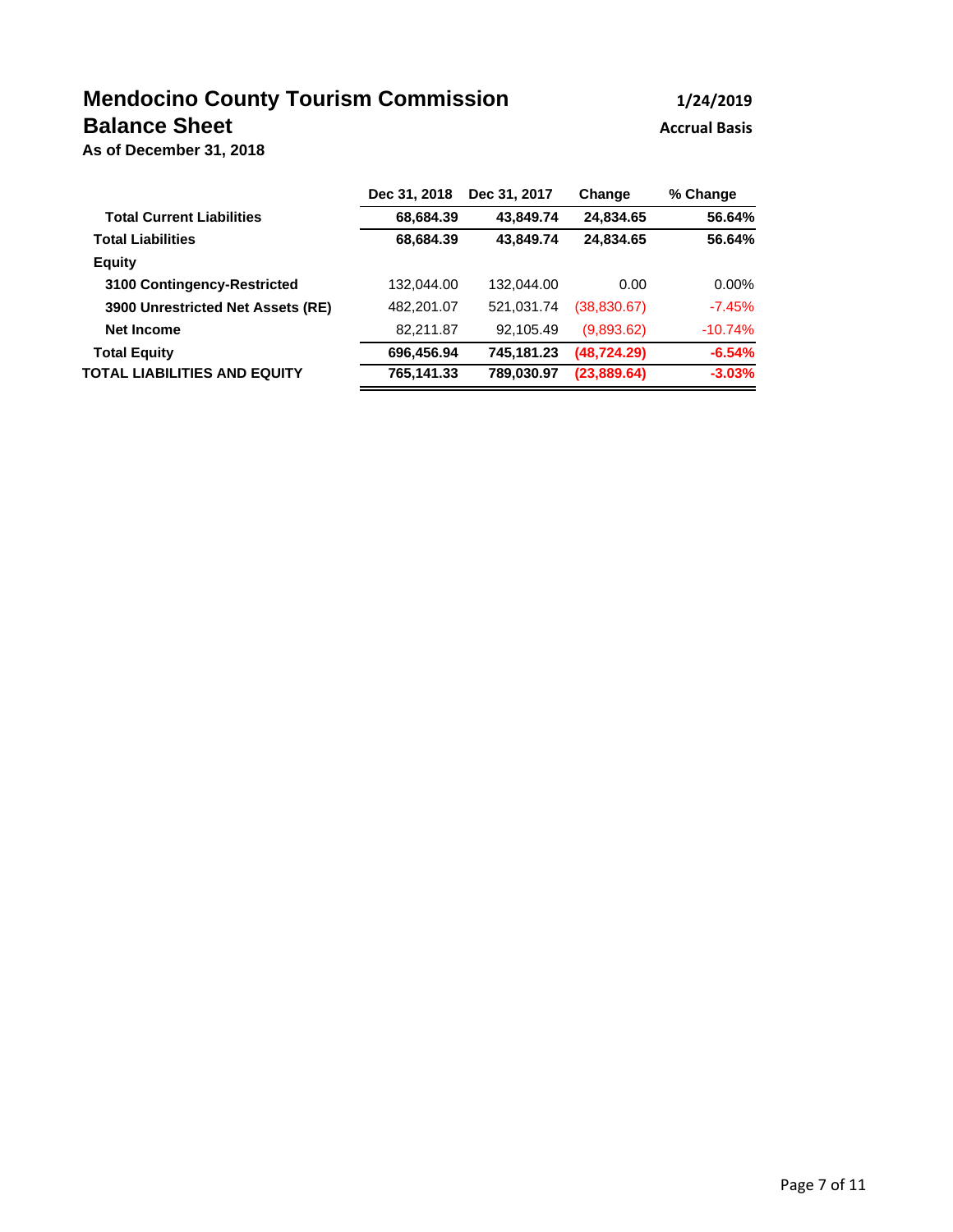## **Mendocino County Tourism Commission 1/24/2019 Profit and Loss Comparison Accrual Basis Accrual Basis**

|                                              | Jul - Dec, 2018 | Jul - Dec, 2017 | Change       | % Change    |
|----------------------------------------------|-----------------|-----------------|--------------|-------------|
| <b>Income</b>                                |                 |                 |              |             |
| 4030 County BID                              | 447,898.02      | 443,259.54      | 4,638.48     | 1.05%       |
| 4031 County BID adjustments                  | 134,786.69      | 68,162.79       | 66,623.90    | 97.74%      |
| 4035 County 50% Match                        | 236,460.00      | 217,764.00      | 18,696.00    | 8.59%       |
| <b>Other Income</b>                          |                 |                 |              |             |
| 4830 Event Brochure Ads                      | 1,350.00        | 0.00            | 1,350.00     |             |
| 4940 Misc. Income                            | 0.00            | 4,794.61        | (4,794.61)   | $-100.00\%$ |
| 4950 Interest Income                         | 144.31          | 62.59           | 81.72        | 130.56%     |
| <b>Total Other Income</b>                    | 1,494.31        | 4,857.20        | (3,362.89)   | $-69.24%$   |
| <b>Total Income</b>                          | 820,639.02      | 734,043.53      | 86,595.49    | 11.80%      |
| <b>Gross Profit</b>                          | 820,639.02      | 734,043.53      | 86,595.49    | 11.80%      |
| <b>Expenses</b>                              |                 |                 |              |             |
| <b>1- MEDIA &amp; WEBSITE</b>                |                 |                 |              |             |
| 50 Advertising / Media                       |                 |                 |              |             |
| 5130 Print & Online Advertising              | 154,796.82      | 169,584.63      | (14, 787.81) | $-8.72%$    |
| 5150 Ad Development/Design                   | 7,075.00        | 2,243.25        | 4,831.75     | 215.39%     |
| 5170 Photography                             | 24.00           | 416.34          | (392.34)     | $-94.24%$   |
| 5240 Research & Development                  | 10,000.00       |                 | 10,000.00    |             |
| 5280 Video Development                       | 5,216.00        | 317.41          | 4,898.59     | 1543.30%    |
| <b>Total 50 Advertising / Media</b>          | 177,111.82      | 172,561.63      | 4,550.19     | 2.64%       |
| 55 Marketing / Public Relations              |                 |                 |              |             |
| 5510 Public Relations Contract               | 39,999.96       | 45,399.96       | (5,400.00)   | $-11.89%$   |
| 5520 Marketing Agency Contract               | 49,998.00       | 49,998.00       | 0.00         | 0.00%       |
| 5530 Marketing & Comm. Coordinator           |                 | 33,000.00       | (33,000.00)  | $-100.00\%$ |
| 5540 Clipping Service                        | 3,201.16        | 3,682.08        | (480.92)     | $-13.06%$   |
| 5550 In-Market PR Stunts                     |                 | 156.00          | (156.00)     | $-100.00\%$ |
| 5560 Media Events                            | 1,298.00        | 4,667.35        | (3,369.35)   | $-72.19%$   |
| 5610 Travel -PR Related                      | 3,060.45        | 1,394.67        | 1,665.78     | 119.44%     |
| <b>5680 Visiting Media FAM Expenses</b>      | 2,375.48        | 5,098.30        | (2,722.82)   | $-53.41%$   |
| <b>Total 55 Marketing / Public Relations</b> | 99,933.05       | 143,396.36      | (43, 463.31) | $-30.31%$   |
| 57 Website Maint / Development               |                 |                 |              |             |
| 5710 Interactive Media Coordinator           | 15,000.00       | 15,000.00       | 0.00         | 0.00%       |
| <b>5740 Content Creation</b>                 | 6,138.63        |                 | 6,138.63     |             |
| 5750 Development/ Maintenance                | 10,064.02       | 3,660.00        | 6,404.02     | 174.97%     |
| 5780 Interactive Marketing                   | 701.75          | 788.00          | (86.25)      | $-10.95%$   |
| <b>Total 57 Website Maint / Development</b>  | 31,904.40       | 19,448.00       | 12,456.40    | 64.05%      |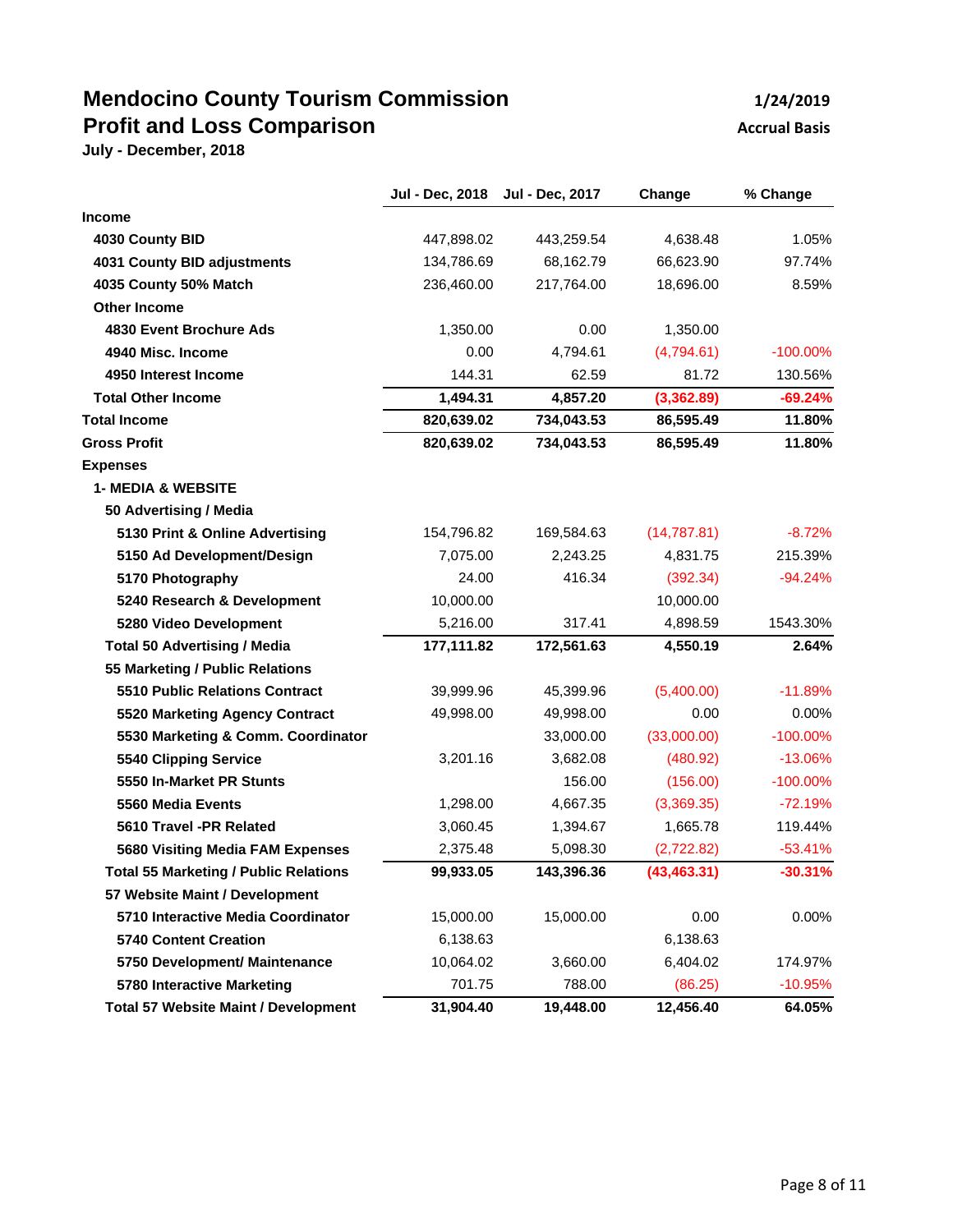## **Mendocino County Tourism Commission 1/24/2019 Profit and Loss Comparison Accrual Basis Accrual Basis**

|                                            | Jul - Dec, 2018 | Jul - Dec, 2017 | Change       | % Change    |
|--------------------------------------------|-----------------|-----------------|--------------|-------------|
| 58 Leisure / Group Sales                   |                 |                 |              |             |
| 5805 Sales Manager Contract                |                 | 24,999.96       | (24,999.96)  | $-100.00\%$ |
| 5810 Promotion Items, Booth Develop        | 4,107.87        | 15,629.22       | (11,521.35)  | $-73.72%$   |
| 5820 Consumer & Trade Shows                | 13,267.10       | 4,058.91        | 9,208.19     | 226.86%     |
| 5840 State Fair Exhibit                    | 1,618.87        |                 | 1,618.87     |             |
| 5870 Shipping - Travel Shows               | 760.69          | 295.73          | 464.96       | 157.22%     |
| 5880 Travel - Leisure/Group Sales          | 6,101.72        | 3,774.89        | 2,326.83     | 61.64%      |
| 5885 Travel - Group FAMs                   | 3,561.08        | 2,005.57        | 1,555.51     | 77.56%      |
| <b>Total 58 Leisure / Group Sales</b>      | 29,417.33       | 50,764.28       | (21, 346.95) | $-42.05%$   |
| <b>Total 1- MEDIA &amp; WEBSITE</b>        | 338,366.60      | 386,170.27      | (47,803.67)  | $-12.38%$   |
| 2- VISITOR SVS / PARTNERSHIPS              |                 |                 |              |             |
| <b>Partnerships</b>                        |                 |                 |              |             |
| 6550 Conferences & Seminars                | 1,415.00        | 2,097.90        | (682.90)     | $-32.55%$   |
| 6570 In-County Relations                   | 1.068.80        | 1.240.56        | (171.76)     | $-13.85%$   |
| 6590 Memberships                           | 4,530.00        | 7,868.68        | (3,338.68)   | $-42.43%$   |
| 6610 North Coast Tourism Council           | 11,000.00       | 10,000.00       | 1,000.00     | 10.00%      |
| <b>Total Partnerships</b>                  | 18,013.80       | 21,207.14       | (3, 193.34)  | $-15.06%$   |
| <b>Visitor Services</b>                    |                 |                 |              |             |
| 6720 Event & Festival Guides               | 16,495.11       | 16,220.67       | 274.44       | 1.69%       |
| 6730 Incentives & Sponsorships             | 75,110.00       | 28,262.50       | 46,847.50    | 165.76%     |
| 6770 Visitor Centers & Signage             | 1,582.47        |                 | 1,582.47     |             |
| <b>Retail Store</b>                        |                 | 875.00          | (875.00)     | $-100.00\%$ |
| <b>Total Visitor Services</b>              | 93,187.58       | 45,358.17       | 47,829.41    | 105.45%     |
| <b>Total 2- VISITOR SVS / PARTNERSHIPS</b> | 111,201.38      | 66,565.31       | 44,636.07    | 67.06%      |
| <b>3- ADMIN EXPENSES</b>                   |                 |                 |              |             |
| <b>General Admin</b>                       |                 |                 |              |             |
| 7010 Accounting                            | 11,927.00       | 12,674.94       | (747.94)     | $-5.90%$    |
| 7060 Bank Fees                             | 136.75          | 333.61          | (196.86)     | $-59.01%$   |
| 7080 Board Development                     |                 | 50.00           | (50.00)      | $-100.00\%$ |
| 7090 Copying & Printing                    | 1,768.58        | 1,364.92        | 403.66       | 29.57%      |
| <b>7100 Dues &amp; Subscriptions</b>       | 6,176.30        |                 | 6,176.30     |             |
| 7130 Legal Fees                            |                 | 1,882.50        | (1,882.50)   | $-100.00\%$ |
| <b>7150 Meeting Expenses</b>               | 1,910.41        | 1,403.15        | 507.26       | 36.15%      |
| 7200 Office Expense                        | 15,945.18       | 10,946.45       | 4,998.73     | 45.67%      |
| 7210 Postage & Shipping                    | 2,902.38        | 2,306.26        | 596.12       | 25.85%      |
| <b>7280 Travel Expenses</b>                | 5,162.23        | 7,030.79        | (1,868.56)   | $-26.58%$   |
| <b>Total General Admin</b>                 | 45,928.83       | 37,992.62       | 7,936.21     | 20.89%      |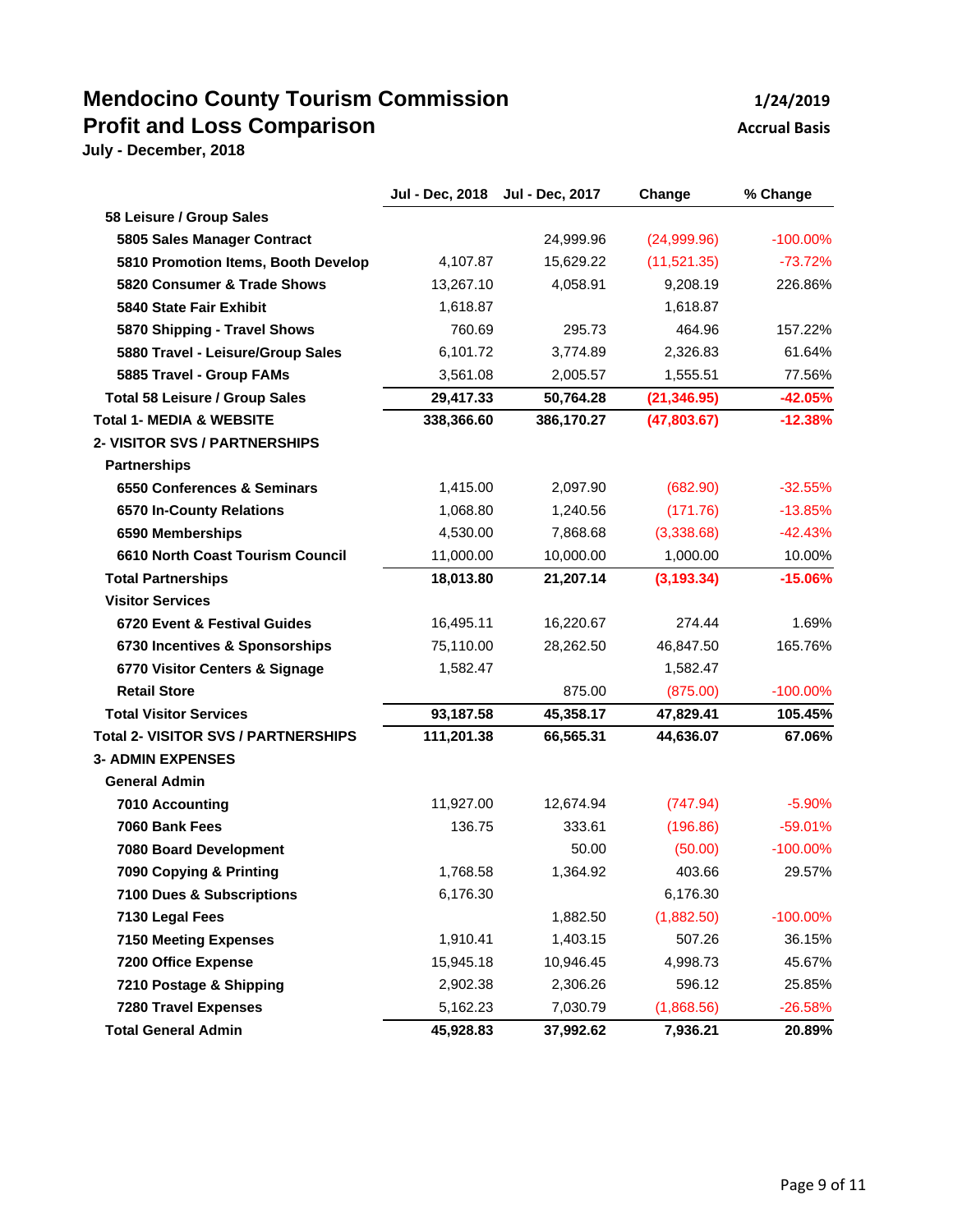## **Mendocino County Tourism Commission 1/24/2019 Profit and Loss Comparison Accrual Basis Accrual Basis**

|                                  | Jul - Dec, 2018 | Jul - Dec, 2017 | Change     | % Change    |
|----------------------------------|-----------------|-----------------|------------|-------------|
| <b>Occupancy Costs</b>           |                 |                 |            |             |
| <b>7650 Rent</b>                 | 17,300.00       | 11,700.00       | 5,600.00   | 47.86%      |
| 7660 Insurance                   | 2,394.14        | 2,106.92        | 287.22     | 13.63%      |
| 7850 Repairs & Maintenance       | 8,359.06        | 3,081.00        | 5,278.06   | 171.31%     |
| 7890 Taxes                       | 72.30           | 62.31           | 9.99       | 16.03%      |
| 7910 Telecommunication           | 3,322.67        | 3,466.45        | (143.78)   | $-4.15%$    |
| 7950 Utilities                   | 4,124.59        | 3,684.22        | 440.37     | 11.95%      |
| <b>7990 Depreciation Expense</b> | 691.72          |                 | 691.72     |             |
| <b>Total Occupancy Costs</b>     | 36,264.48       | 24,100.90       | 12,163.58  | 50.47%      |
| <b>Total 3- ADMIN EXPENSES</b>   | 82,193.31       | 62,093.52       | 20,099.79  | 32.37%      |
| <b>4- PERSONNEL</b>              |                 |                 |            |             |
| 8510 Salaries & Wages            | 160,046.57      | 103,571.17      | 56,475.40  | 54.53%      |
| 8520 Paid Time Off               | 9,503.63        | 516.00          | 8,987.63   | 1741.79%    |
| 8530 Payroll Taxes               | 14,629.86       | 8,712.04        | 5,917.82   | 67.93%      |
| 8540 Payroll Processing Fees     | 241.75          |                 | 241.75     |             |
| 8550 Workers Comp                | 1,950.00        | 2,788.00        | (838.00)   | $-30.06%$   |
| 8570 Health Insurance            | 15,690.00       |                 | 15.690.00  |             |
| 8571 Health Ins                  |                 | 9,768.00        | (9,768.00) | $-100.00\%$ |
| 8580 Other Employee Benefits     |                 | 485.48          | (485.48)   | $-100.00\%$ |
| 8590 Contract Work               | 4,351.00        | 1,268.25        | 3,082.75   | 243.07%     |
| 8615 Employee Recruitment        | 253.05          |                 | 253.05     |             |
| <b>Total 4- PERSONNEL</b>        | 206,665.86      | 127,108.94      | 79,556.92  | 62.59%      |
| <b>Total Expenses</b>            | 738,427.15      | 641.938.04      | 96,489.11  | 15.03%      |
| <b>Net Operating Income</b>      | 82,211.87       | 92,105.49       | (9,893.62) | $-10.74%$   |
| <b>Net Income</b>                | 82,211.87       | 92,105.49       | (9,893.62) | $-10.74%$   |